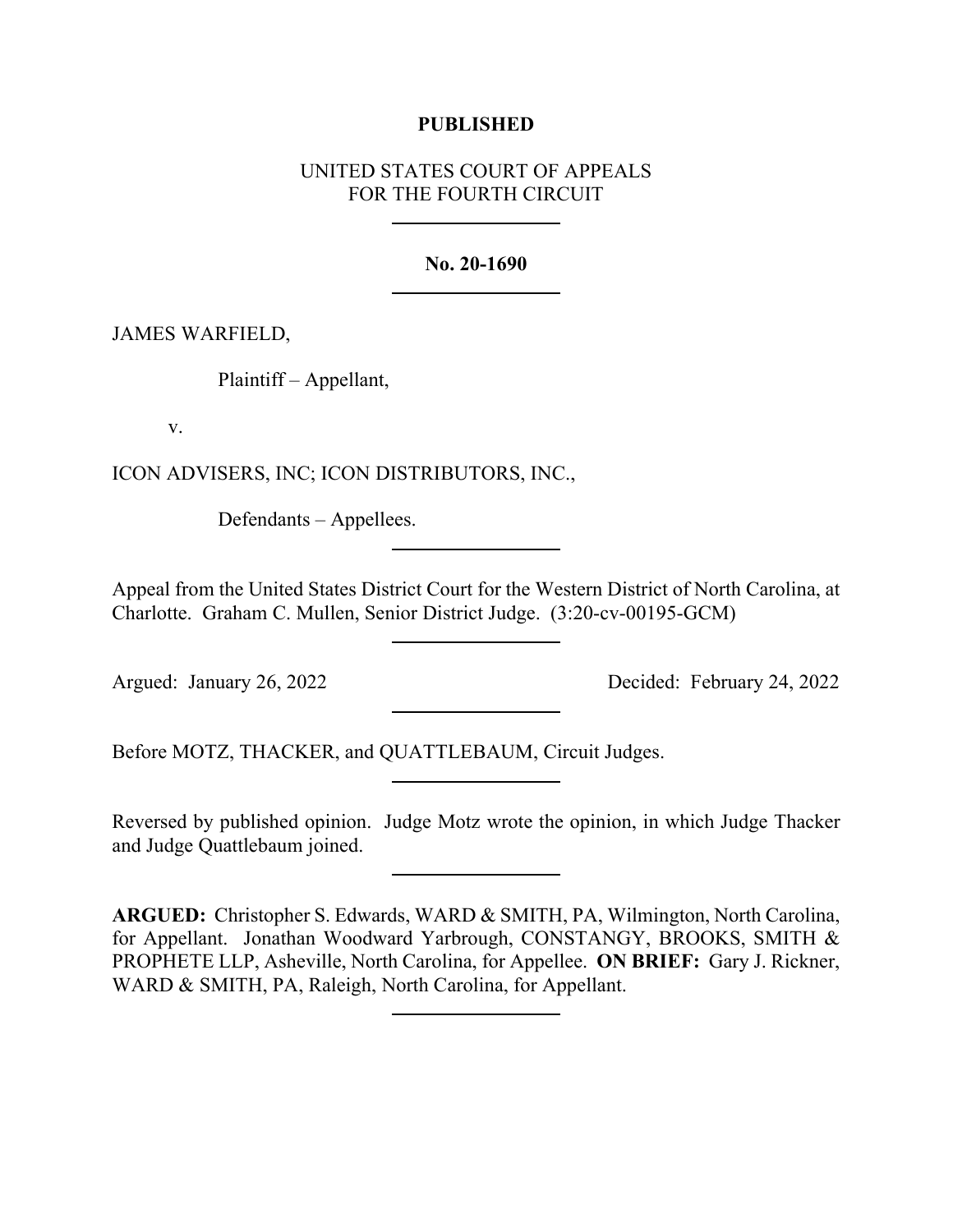#### DIANA GRIBBON MOTZ, Circuit Judge:

James Warfield, a securities broker, contended before an arbitration panel that his former employer, ICON Advisers, Inc., and a related corporation, ICON Distributors, Inc., (together, "ICON") wrongfully terminated him without just cause. The panel awarded him \$1,186,975. Warfield moved to enforce the award in the Western District of North Carolina. ICON cross-moved to vacate the award. The district court refused to enforce the award, holding that North Carolina is an "at-will" employment state that does not recognize a cause of action for wrongful termination without just cause. The court determined that the arbitrators manifestly disregarded the law in finding to the contrary and vacated the award on that basis. Warfield appeals, and because ICON has not made the exceedingly difficult showing necessary to demonstrate that the arbitrators acted with manifest disregard of the law, we must reverse the district court's order.

I.

In April 2017, ICON hired Warfield as a securities wholesaler. By the end of the year, it had fired him. The parties dispute exactly why ICON terminated Warfield's employment. They agree, however, that because Warfield's employment fell within the ambit of the Financial Industry Regulatory Authority (FINRA), arbitrators would resolve the dispute. *See* FINRA Rule 13200(a).

In April 2019, Warfield filed a statement of claim before the arbitrators asserting a claim against ICON for "wrongful termination without just cause."[1](#page-1-0) Warfield argued that

<span id="page-1-0"></span><sup>&</sup>lt;sup>1</sup> Warfield also sought relief under defamation and state law unfair and deceptive trade practices theories. Those claims are not at issue in this appeal.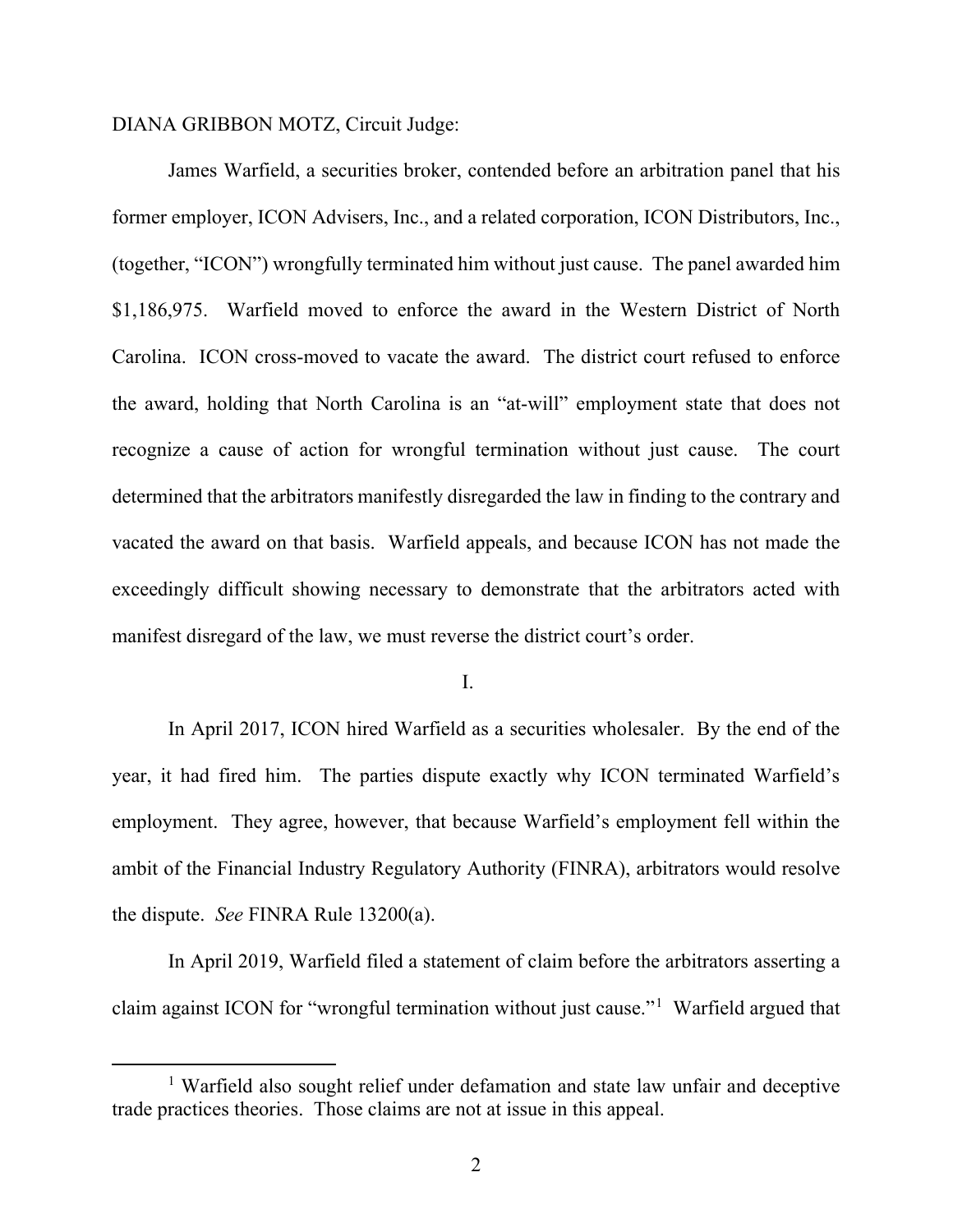the mere fact that disputes over his employment relationship had to be resolved by arbitration implied that he could only be fired for cause. He cited two opinions from our sister circuits for this proposition: *Paine Webber, Inc. v. Agron*, 49 F.3d 347 (8th Cir. 1995) and *Shearson Hayden Stone, Inc. v. Liang*, 653 F.2d 310 (7th Cir. 1981). For its part, ICON argued that because North Carolina is an employment at-will state, Warfield could not recover for "wrongful termination" without just cause.<sup>[2](#page-2-0)</sup>

The arbitrators agreed with Warfield. They concluded: "Respondents [ICON] are jointly and severally liable for and shall pay to Claimant [Warfield] the amount of \$1,186,975.00 in compensatory damages for wrongful termination without just cause." The arbitrators' decision contains no other explanation as to the basis for the award.

Pursuant to the Federal Arbitration Act, Warfield moved in the district court to enforce the award. *See* 9 U.S.C. § 9. ICON cross-moved to vacate the award. The court denied Warfield's motion and granted ICON's. The court held that "the clear, wellestablished law in North Carolina and the Fourth Circuit" precluded Warfield's wrongful termination without just cause claim, and that "the [arbitration] Panel chose to disregard .

<span id="page-2-0"></span><sup>2</sup> Warfield's claim sounds in state law. A party that agrees to arbitrate an employment claim arising from a specific source of substantive law "does not forgo the substantive rights afforded by the [underlying law]; [that party] only submits to their resolution in an arbitral, rather than a judicial, forum." *Hooters of Am., Inc. v. Phillips*, 173 F.3d 933, 937 (4th Cir. 1999) (quoting *Gilmer v. Interstate/Johnson Lane Corp.*, 500 U.S. 20, 26 (1991)). Warfield lives in North Carolina, and so the substantive law governing his employment relationship would appear to be North Carolina's. *See Schwarz v. St. Jude Med., Inc.*, 802 S.E.2d 783, 753–54 (N.C. Ct. App. 2017) (explaining that the law applicable to an employment dispute is "usually . . . the place of [the employee's] acceptance" of an offer of employment). Although ICON is headquartered in Colorado, ICON told the arbitrators that "in almost all respects, North Carolina law is the same." Neither party suggests that any law other than North Carolina's applies here.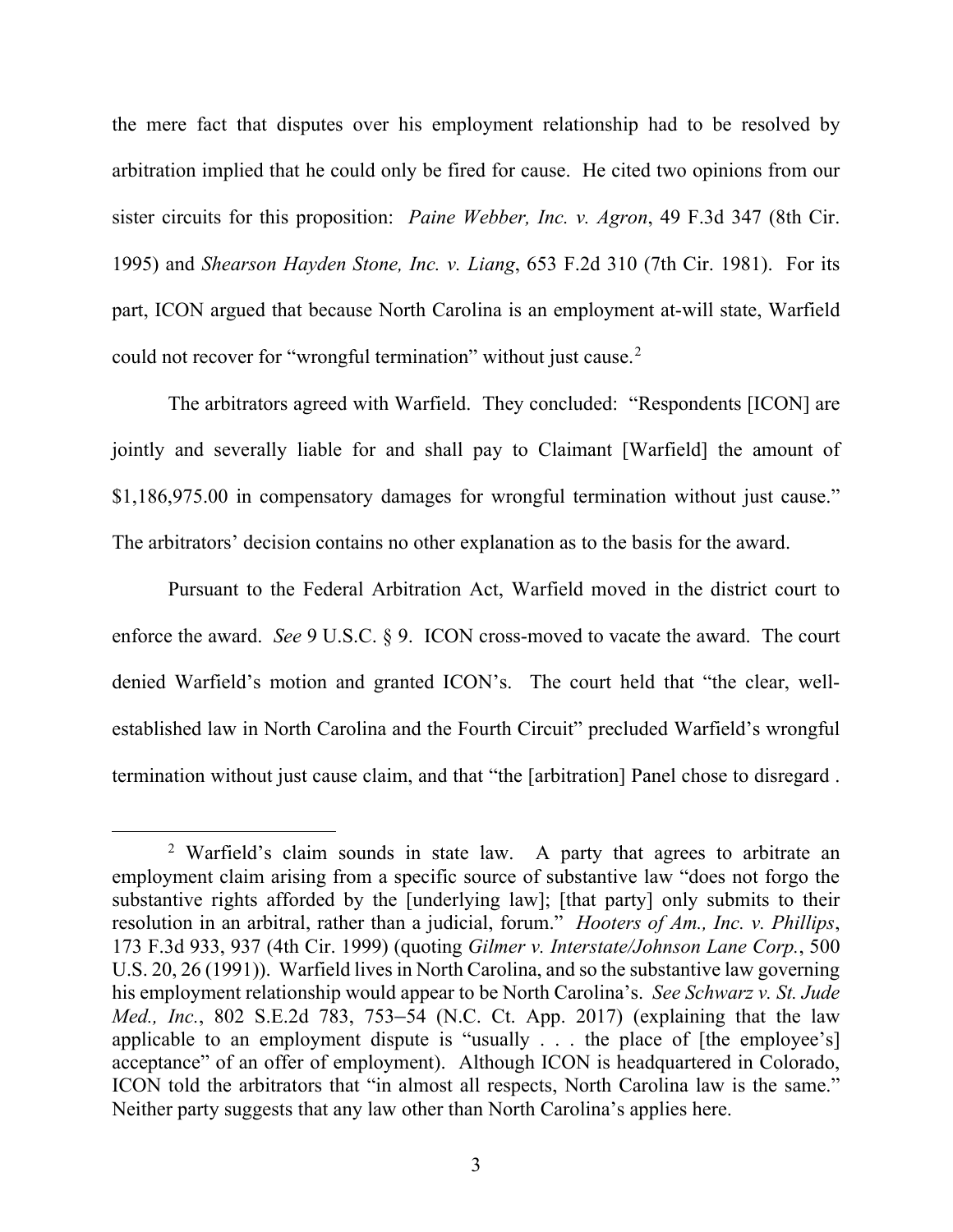. . that law." The court concluded that the "[a]ward therefore demonstrates manifest disregard [of the law] and must be vacated." Warfield now appeals.

We review a district court's decision to vacate an arbitration award *de novo*. *Interactive Brokers LLC v. Saroop*, 969 F.3d 438, 442 (4th Cir. 2020).

## II.

Convincing a federal court to vacate an arbitral award is a herculean task. "Indeed, the scope of review of an arbitrator's . . . decision is among the narrowest known at law because to allow full scrutiny of such awards would frustrate the purpose of having arbitration at all — the quick resolution of disputes and the avoidance of the expense and delay associated with litigation." *Apex Plumbing Supply v. U.S. Supply Co.*, 142 F.3d 188, 193 (4th Cir. 1998). When "reviewing such an award, 'a district or appellate court is limited to determin[ing] whether the arbitrators did the job they were told to do — not whether they did it well, or correctly, or reasonably, but simply whether they did it.'" *Three S Del., Inc. v. DataQuick Info. Sys.*, 492 F.3d 520, 527 (4th Cir. 2007) (quoting *Remmey v. PaineWebber, Inc.*, 32 F.3d 143, 146 (4th Cir. 1994)).

In addition to the very narrow statutory grounds for vacating an arbitral award found in 9 U.S.C. § 10(a), we have recognized, either "as an independent ground for review or as a judicial gloss on the [narrow] enumerated grounds for vacatur set forth" in  $\S$  10(a), that a district court may vacate an arbitral award that rests upon a "manifest disregard" of the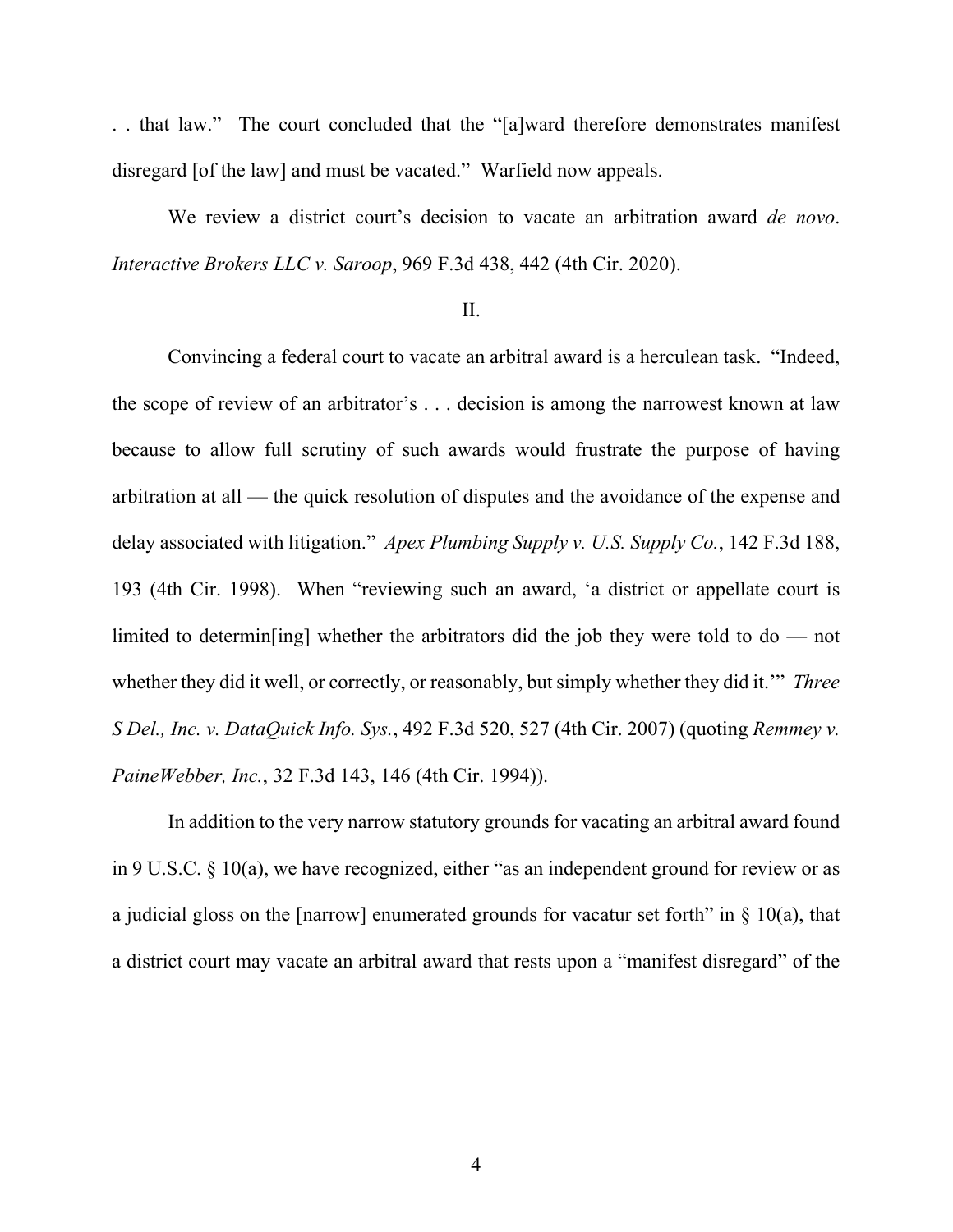law. *Wachovia Secs., LLC v. Brand*, 671 F.3d 472, 483 (4th Cir. 2012).[3](#page-4-0) To establish manifest disregard, a party must demonstrate: "(1) the disputed legal principle is clearly defined and is not subject to reasonable debate; and (2) the arbitrator refused to apply that legal principle." *Jones v. Dancel*, 792 F.3d 395, 402 (4th Cir. 2015). We consider each prong in turn.

#### III.

To demonstrate that "the disputed legal principle is clearly defined and is not subject to reasonable debate," ICON had to present to the arbitrators "binding precedent requiring a contrary result." *Jones*, 792 F.3d at 402–03. ICON asserts that it did so, pointing to two sources of precedent that it contends foreclose Warfield's wrongful termination without just cause claim: North Carolina state law and our decision in *Raymond James Financial Services, Inc. v. Bishop*, 596 F.3d 183 (4th Cir. 2010).

### A.

First, ICON asserts that because North Carolina is an at-will employment state, a state court would necessarily reject Warfield's asserted wrongful termination without just

<span id="page-4-0"></span><sup>3</sup> Warfield suggests that we may wish to revisit our holding in *Wachovia Securities*  that the manifest disregard theory survives the Supreme Court's decision in *Hall St. Associates, LLC v. Mattel, Inc.*, 552 U.S. 576 (2008). *See* Warfield Br. at 52. Of course, as Warfield recognizes, sitting as a panel we cannot overrule a prior panel decision. *See McMellon v. United States*, 387 F.3d 329, 333–34 (4th Cir. 2004) (en banc). But even if we could overrule *Wachovia Securities*, we would not be inclined to do so. Since *Hall St. Associates*, the question of whether the manifest disregard theory survives has caused an entrenched circuit split*. See Bangor Gas Co., LLC v. H.Q. Energy Servs. (U.S.) Inc.*, 695 F.3d 181, 187 n.3 (4th Cir. 2012) (collecting cases). At some point, the Supreme Court or Congress will have to resolve the issue. We see little value in adding to this confusion now. This is particularly so given that the existence or nonexistence of the manifest disregard doctrine does not change the outcome here, *i.e.*, upholding the arbitration award.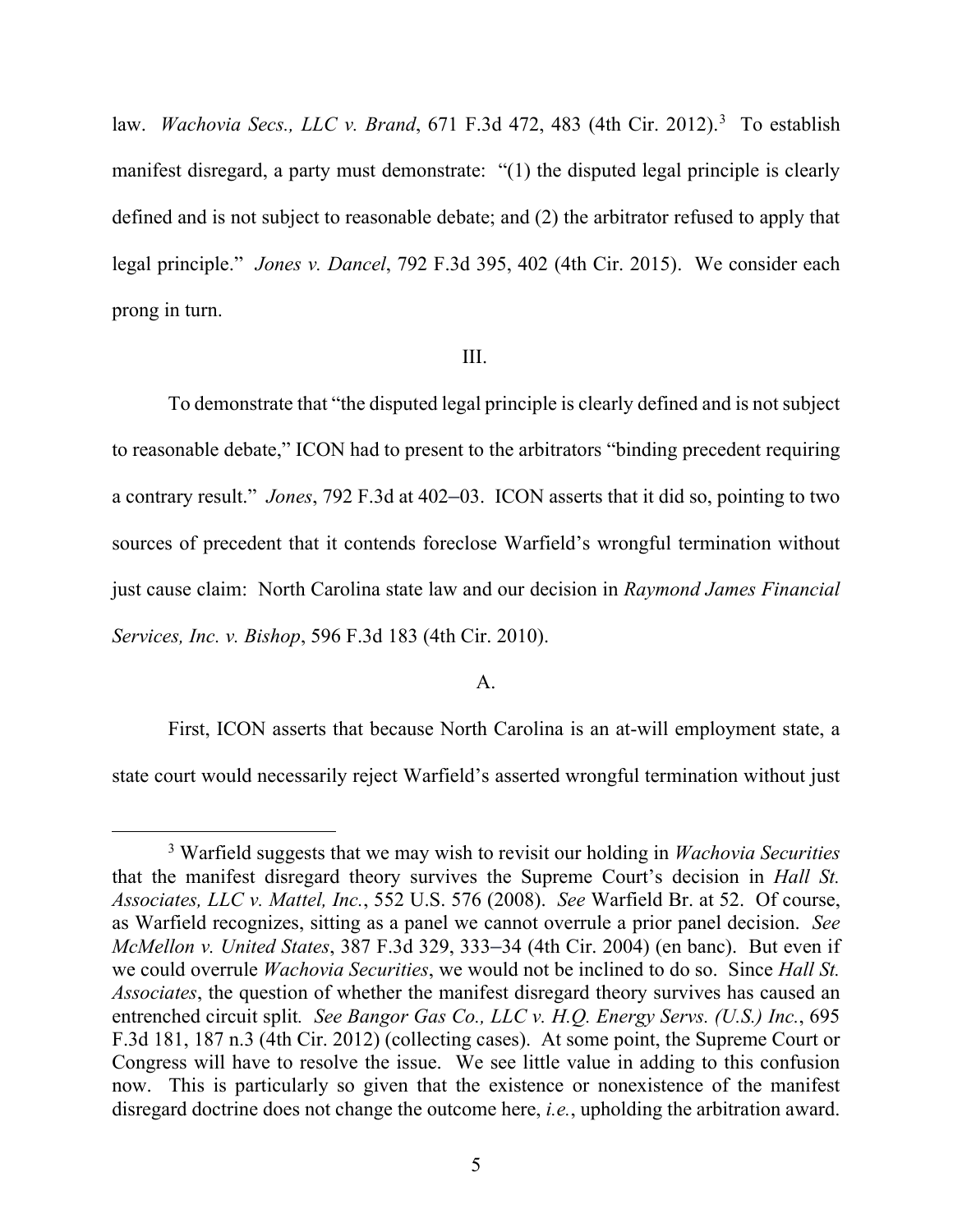cause claim. ICON cites a series of cases that do, indeed, say that North Carolina has a strong presumption of at-will employment. *See, e.g.*, *Kurtzman v. Applied Analytical Indus., Inc.*, 493 S.E.2d 420 (1997); *Pierce v. Atl. Grp., Inc.*, 724 S.E.2d 568 (N.C. Ct. App. 2012); *Brackett v. SGL Corp.*, 580 S.E.2d 757 (N.C. Ct. App. 2003).

The problem for ICON is that Warfield has cited cases holding that the presence of an arbitrability clause governing an employment dispute implies for-cause termination protections, *notwithstanding* a state law at-will doctrine to the contrary. Thus, the Eighth Circuit has held:

*Even accepting that Kansas is an employment-at-will state* . . . PaineWebber's relationship with Agron under the oversight of the NASD [FINRA's predecessor] contemplated the use of the arbitration procedure as a means of settling employment-related disputes. This process necessarily alters the employment relationship from at-will to something else . . . . Accordingly, the arbitration panel had the power to determine whether the firing was justified.

*Agron*, 49 F.3d at 352 (emphasis added); *see also Liang*, 653 F.2d at 312 ("Shearson's further reply that Liang's employment was terminable at will is without merit. It has been held repeatedly that an agreement to arbitrate disputes about employee discharges implies a requirement that discharges be only for 'just cause.'").

We express no opinion on the persuasiveness of *Agron* and *Liang*; the point is that they exist, and Warfield presented them to the arbitrators. ICON has not cited, either to the arbitrators or to us, any North Carolina case rejecting the specific proposition that the arbitrability of an employment relationship implies for-cause protections. We have previously explained that in the absence of clearly on-point and controlling precedent, the fact that courts disagree on a particular legal question weighs against second-guessing an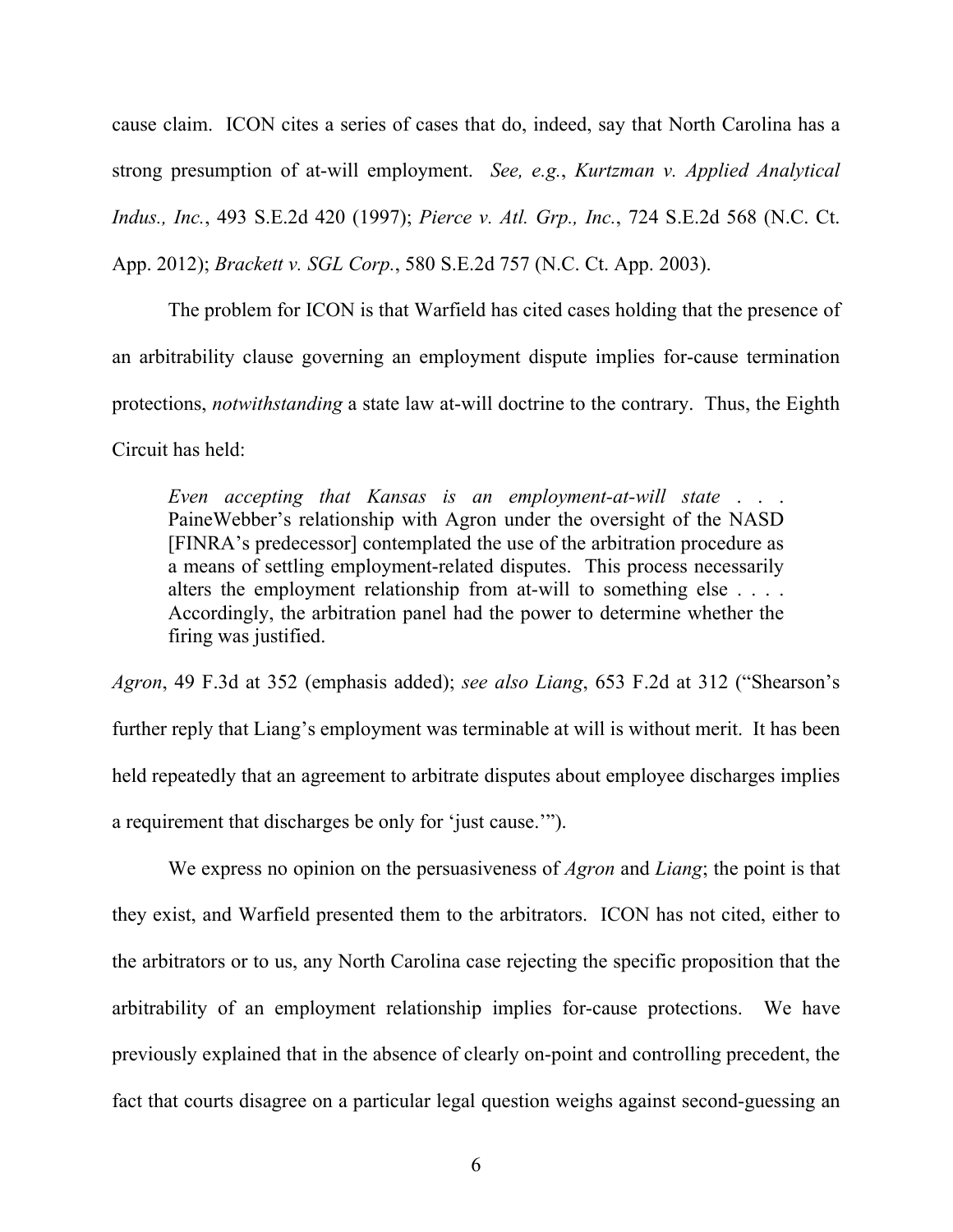arbitrator's award. *See Richmond, Fredericksburg & Potomac R. Co. v. Transp. Comms. Int'l Union*, 973 F.2d 276, 382 (4th Cir. 1992) ("To be sure, the courts have failed to reach a consensus on this issue. . . . We decline to enter the fray, and conclude that the arbitrator was entitled to rely on what he thought was the law. It simply is not our place to determine which side of the conflict the arbitrator should have come down on.").

In the manifest disregard context, it is not our role to predict whether North Carolina courts *would* reject the theory embraced in *Agron* and *Liang* that arbitrability implies forcause protection. The fact is that to date, they have not. And therefore, North Carolina's at-will doctrine cannot provide the "binding precedent requiring a contrary result" necessary to demonstrate that the arbitrators manifestly disregarded the law. *Jones*, 792 F.3d at 403.

## B.

ICON also asserts that our decision in *Raymond James* affirmatively rejected *Agron*  and *Liang*, such that the arbitrators disregarded clearly established controlling law.

As an initial matter, it is unclear that a federal court could *ever* establish "binding precedent requiring a contrary result" on a question of state law, at least from an arbitrator's perspective. *Jones*, 792 F.3d at 403. But even assuming that a federal court could theoretically establish controlling precedent on state law for purposes of the manifest disregard inquiry, *Raymond James* was not such a holding.

First and foremost, the holding in *Raymond James* was not based on a finding of wrongful termination. Although ICON is correct that the plaintiffs in *Raymond James*  styled their claim as one for wrongful termination, we explained that "the award in this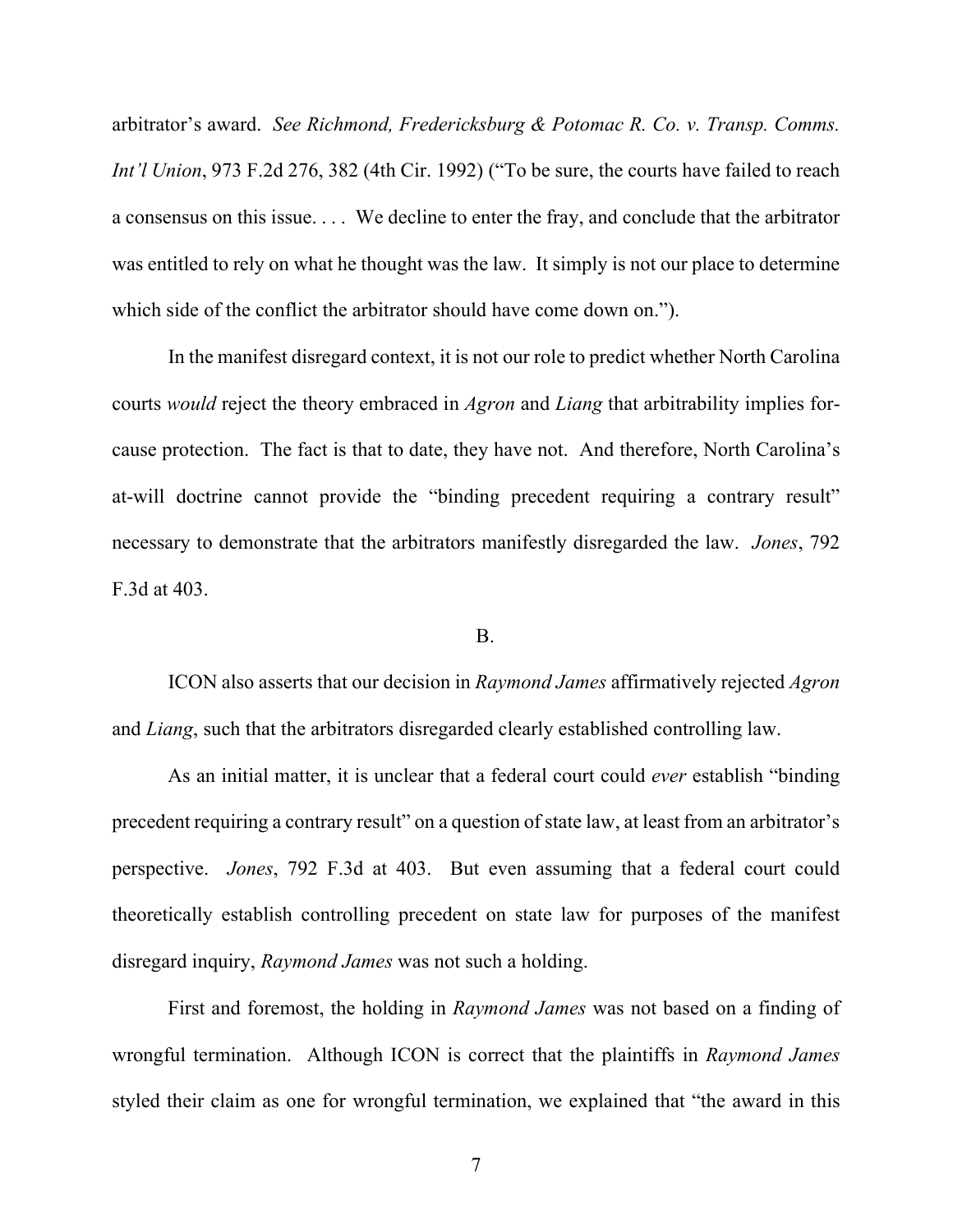case cannot be understood as based on anything other than the arbitrators' finding that Raymond James committed a breach of its 'fiduciary and legal duties' when its in-house lawyer . . . provided legal representation to the Appellants in third-party arbitration proceedings." 596 F.3d at 191.

It was because this fiduciary duty claim did not "arise[] out of" the employment relationship that we held in *Raymond James* that the arbitrators had exceeded their powers under 9 U.S.C. § 10(a)(4) — not that they had manifestly disregarded the law. *Id.* at 192– 93. Thus, because the dispute actually centered on an alleged breach of fiduciary duty, any discussion of whether the *Raymond James* plaintiffs would have had a wrongful termination claim is (at least arguably) dicta. We suggested as much in *Raymond James* itself. *See id.* at 195 ("*[W]hether or not* we believe [*Agron* and *Liang*] announced a rule of general application, we decline to follow them *under the circumstances of this case*." (emphasis added))

On this point alone, the arbitrators could have interpreted *Raymond James*' discussion of *Agron* and *Liang* to be nonbinding dicta and declined to apply it. And even if this would have been a misreading of *Raymond James*, "[a] confusing, ambiguous, or even incorrect application of the law is not manifest disregard." *Constellium Rolled Prods. Ravenswood, LLC v. United Steel Workers Int'l Union*, 18 F.4th 736, 743 (4th Cir. 2021).

Furthermore, *Raymond James*' discussion of wrongful termination is not only arguably dicta; the dicta itself is arguably distinguishable. In *Raymond James*, we explained: "it is exceedingly obscure, to say the least, as to how a wrongful termination might arise (1) inasmuch as [the plaintiffs'] respective agreements with Raymond James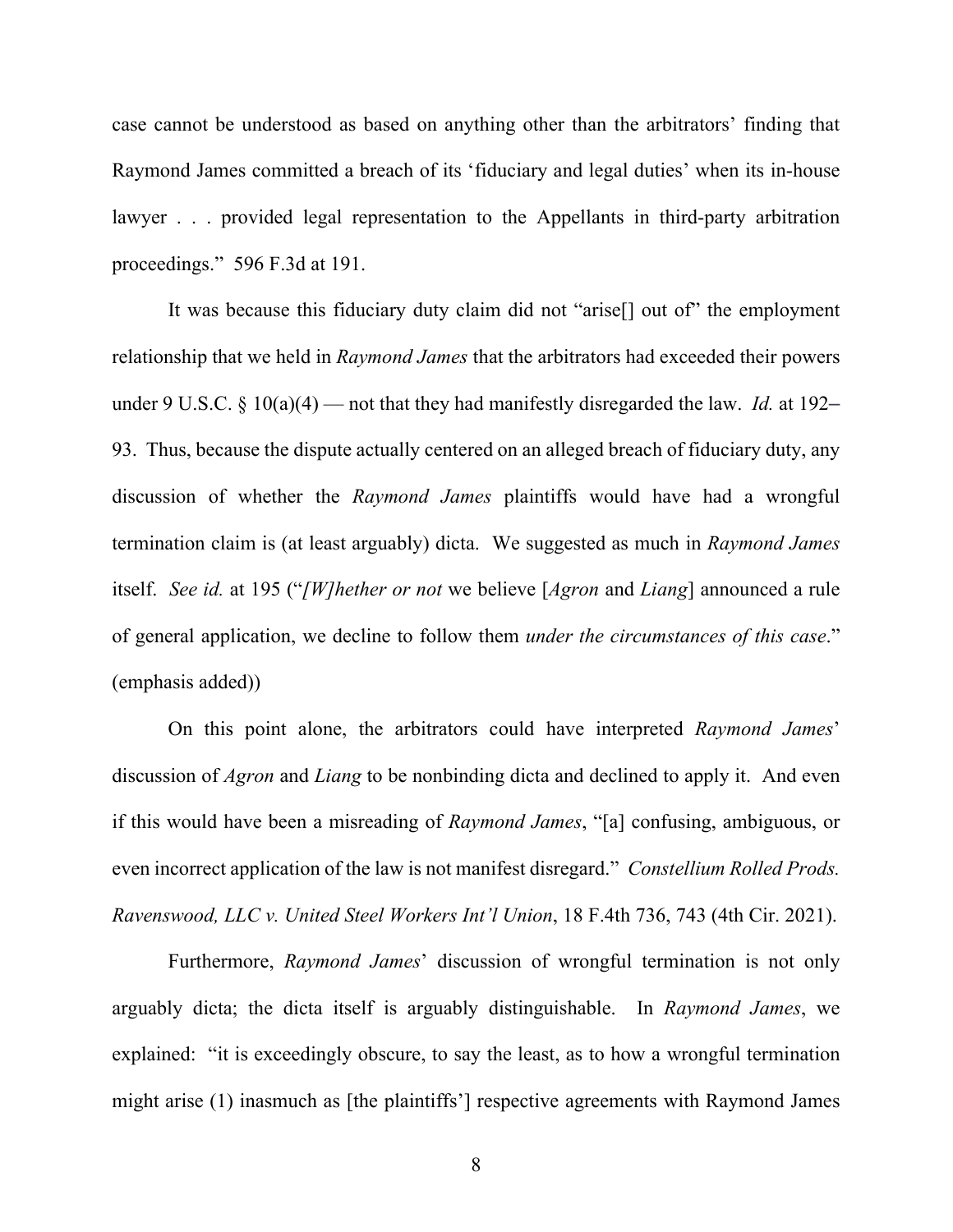were independent contractor agreements . . . and under circumstances in which (2) the Appellants voluntarily terminated the agreements themselves." 596 F.3d at 191. Here, Warfield was an employee rather than a contractor, and he did not quit or otherwise voluntarily terminate his employment. It is not entirely clear what role these factors played in *Raymond James*, and so the extent to which that case's discussion of wrongful termination is distinguishable is "subject to reasonable debate." *Interactive Brokers*, 969 F.3d at 442.

For all these reasons, *Raymond James* does not provide the indisputably "binding precedent requiring a contrary result" that would establish that the arbitrators manifestly disregarded the law. *Jones*, 792 F.3d at 403.

### C.

The arbitrators had before them on the one hand, *Agron* and *Liang* holding that arbitrability implies for-cause termination protections, and on the other hand, North Carolina caselaw establishing a presumption of at-will employment and a Fourth Circuit case that could be read to criticize *Agron* and *Liang*. Even if we agree with ICON that it had the better of the argument before the arbitrators, the point remains that there is still an argument. Because the issue is "subject to reasonable debate," *Interactive Brokers*, 969 F.3d at 442, the arbitrators could not have manifestly disregarded the law by determining that Warfield could pursue a wrongful termination claim.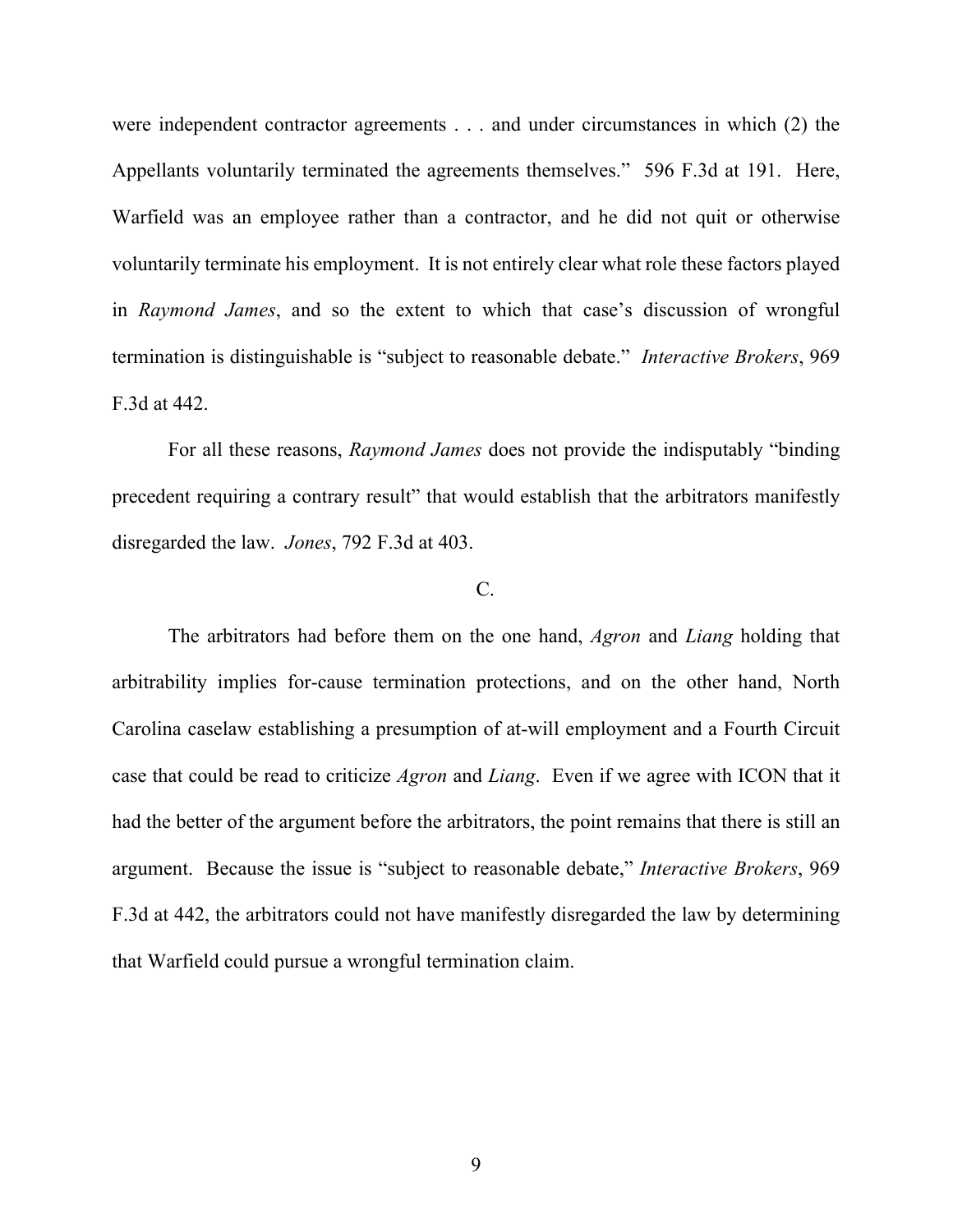Moreover, even if ICON established to our satisfaction that, under North Carolina law, courts would not recognize Warfield's wrongful termination without just cause claim, ICON has not demonstrated that the arbitrators "refused to heed" that law. *Long John Silver's Rests., Inc. v. Cole*, 514 F.3d 345, 350 (4th Cir. 2008) (quoting *Merrill Lynch, Pierce, Fenner & Smith, Inc. v. Jaros*, 70 F.3d 418, 421 (6th Cir. 1995)). This prong of the manifest disregard analysis requires something more than merely establishing that the arbitrators misapplied the law; instead, it requires evidence that they knowingly rejected a controlling precedent. *See Remmey*, 32 F.3d at 149 ("[A] court's belief that an arbitrator misapplied the law will not justify vacation of an arbitral award. Rather, appellant is required to show that the arbitrators were aware of the law, understood it correctly, found it applicable to the case before them, and yet chose to ignore it in propounding their decision.").[4](#page-9-0)

That matters here, because arbitrators cannot choose to reject a controlling legal principle unless they have been presented with that specific principle and told why it is dispositive. *Three S* is instructive. There, 3S sought vacatur on the grounds that the "arbitrator manifestly disregarded California law by awarding . . . both breach of contract

<span id="page-9-0"></span><sup>4</sup> We did not reach the question in *Interactive Brokers* of whether we continue to adhere to the rule, expressed in *Three S*, that the party seeking vacatur must prove that it made the arbitrator aware of the relevant legal principle. 969 F.3d at 442 fn.1. We take this opportunity to clarify that we have not jettisoned this knowledge requirement. Instead of rejecting the requirement, we have subsumed it into the second prong of our more recent description of the manifest disregard test. This is because an arbitrator cannot "refuse[] to apply [a] legal principle" of which it is unaware. *Jones*, 792 F.3d at 402.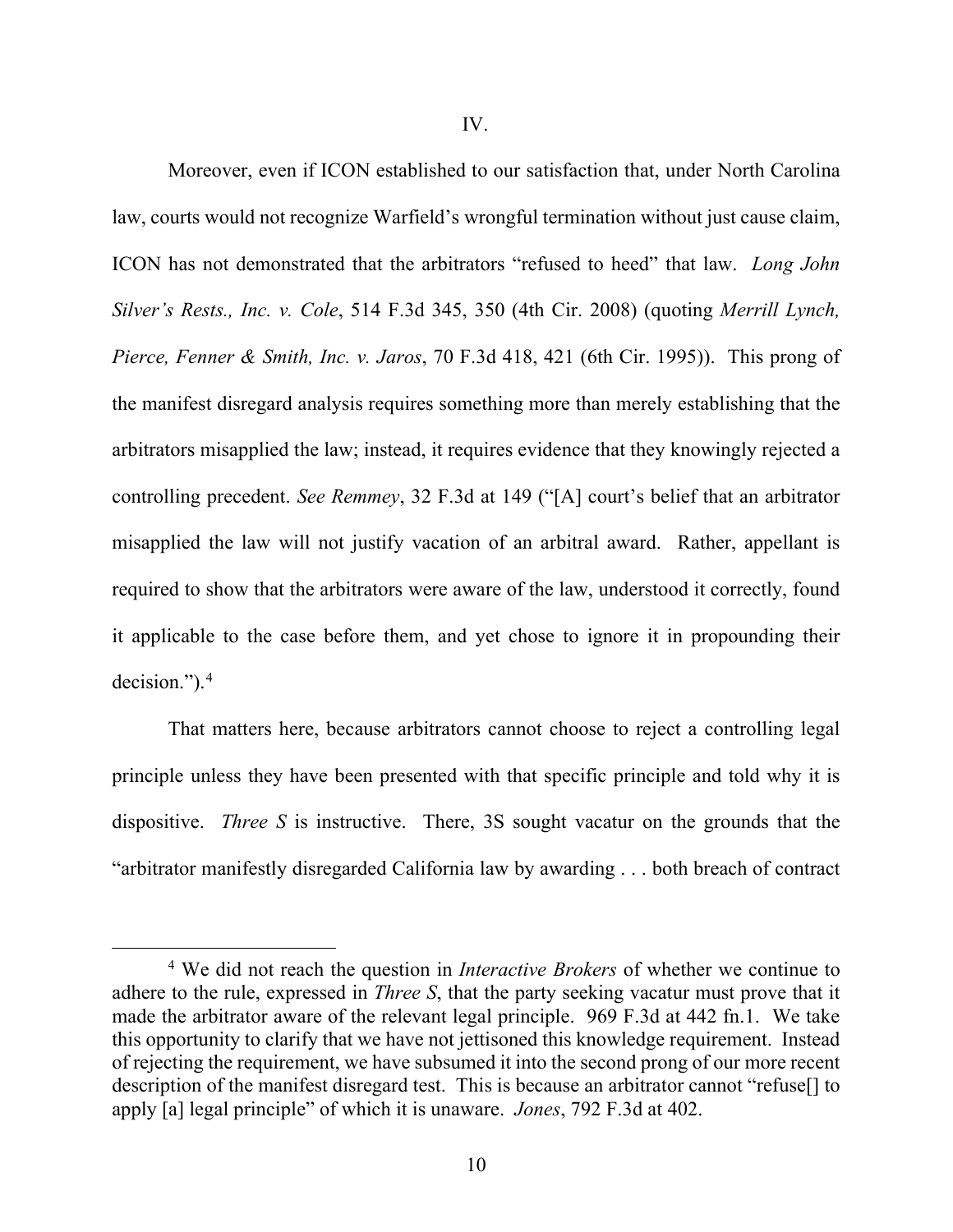and unjust enrichment damages . . . [even though] under California law, these remedies are mutually exclusive." 492 F.3d at 529. But because 3S did "not point to any indication in the record where the arbitrator discussed or was presented with" the relevant law, we refused to vacate the award on this ground. *Id.* at 529. Similarly, although 3S "generally pleaded a statute of limitations defense," because it did "not present[] any evidence that the arbitrator was advised of the specifics of the statute of limitations provisions and then expressly ignored them," we also refused to vacate the award on those grounds. *Id.* Instead we held that the arbitrator did not manifestly disregard the law.

In this case, ICON did make the arbitrators aware of North Carolina's presumption of at-will employment and of *Raymond James*. But if there is a North Carolina case rejecting the *Agron*-*Liang* theory, ICON never cited that precedent to the arbitrators (or to us, for that matter). Like the statute of limitations defense in *Three S*, ICON therefore cannot establish manifest disregard because even if it made the arbitrators aware of the "general<sup>[]</sup> [employment at-will] defense," it did "not present<sup>[]</sup> any evidence" on the "specific[]" point at issue. *Id.*

Indeed, ICON only cited *Raymond James* to the arbitrators as follows:

Finally, as the Fourth Circuit noted in *Raymond James Fin. Servs. [v]. Bishop*, 596 F.3d 183, 194 (4th Cir. 2010), "[t]he genesis of the principle applied in those cases [citing, *inter alia*, *Liang*, the only cases relied upon by Warfield], was in [the] context of arbitration provisions contained in collective bargaining agreements." Such arbitration provisions, almost by definition, contain a just cause for discharge requirement not remotely present here.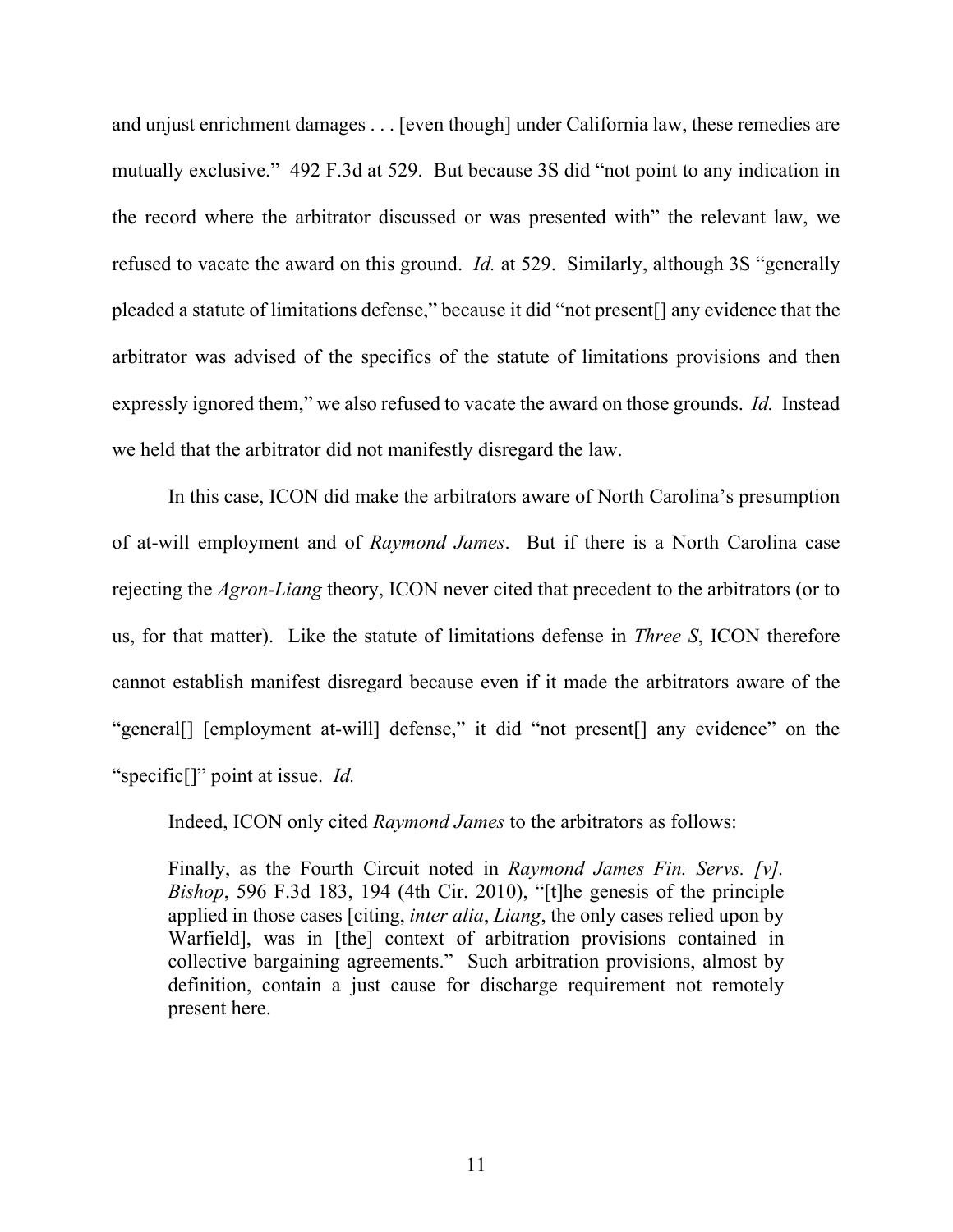(second and third alterations in original). The quotation from *Raymond James* is, of course, accurate.<sup>[5](#page-11-0)</sup> But if that is all the arbitrators knew about that decision — which is what we must presume — then the arbitrators only knew that we had previously noted a possible basis for distinguishing *Agron* and *Liang*. So although ICON now urges an expansive reading of *Raymond James*, even if that more expansive reading is correct, ICON cannot show that the *arbitrators* "refused to heed" our precedent. *Long John Silver's*, 514 F.3d at 350.

Moreover, the award contained no explanation of how the arbitrators determined that Warfield could bring a claim for wrongful termination without just cause. As ICON acknowledged, the parties could have requested an *explained* decision from the arbitrators but apparently did not do so. Oral Argument at 34:37–35:27, *Warfield v. ICON Advisers, Inc.* (4th Cir. Jan. 26, 2022) (No. 20-1690), https://www.ca4.uscourts.gov/OAarchive/mp3/20-1690-20220126.mp3; *see also* FINRA Rule  $13904(g)$ .

Of course, "arbitrators are not required to explain their reasoning." *Wachovia Secs., LLC*, 671 F.3d at 481. But when arbitrators do not provide any explanation, we cannot simply impute manifest disregard. *See MCI Constructors, LLC v. City of Greensboro*, 610 F.3d 849, 862 (4th Cir. 2010) ("It is well settled that arbitrators are not required to disclose the basis upon which their awards are made and courts will not look behind a lump-sum

<span id="page-11-0"></span><sup>5</sup> *Raymond James* could be misread on this point — although the principle at issue may have *originated* in the collective bargaining context, it did not remain confined there. *Agron*, for example, involved the arbitration of a securities dealer's claim under the NASD, FINRA's predecessor.